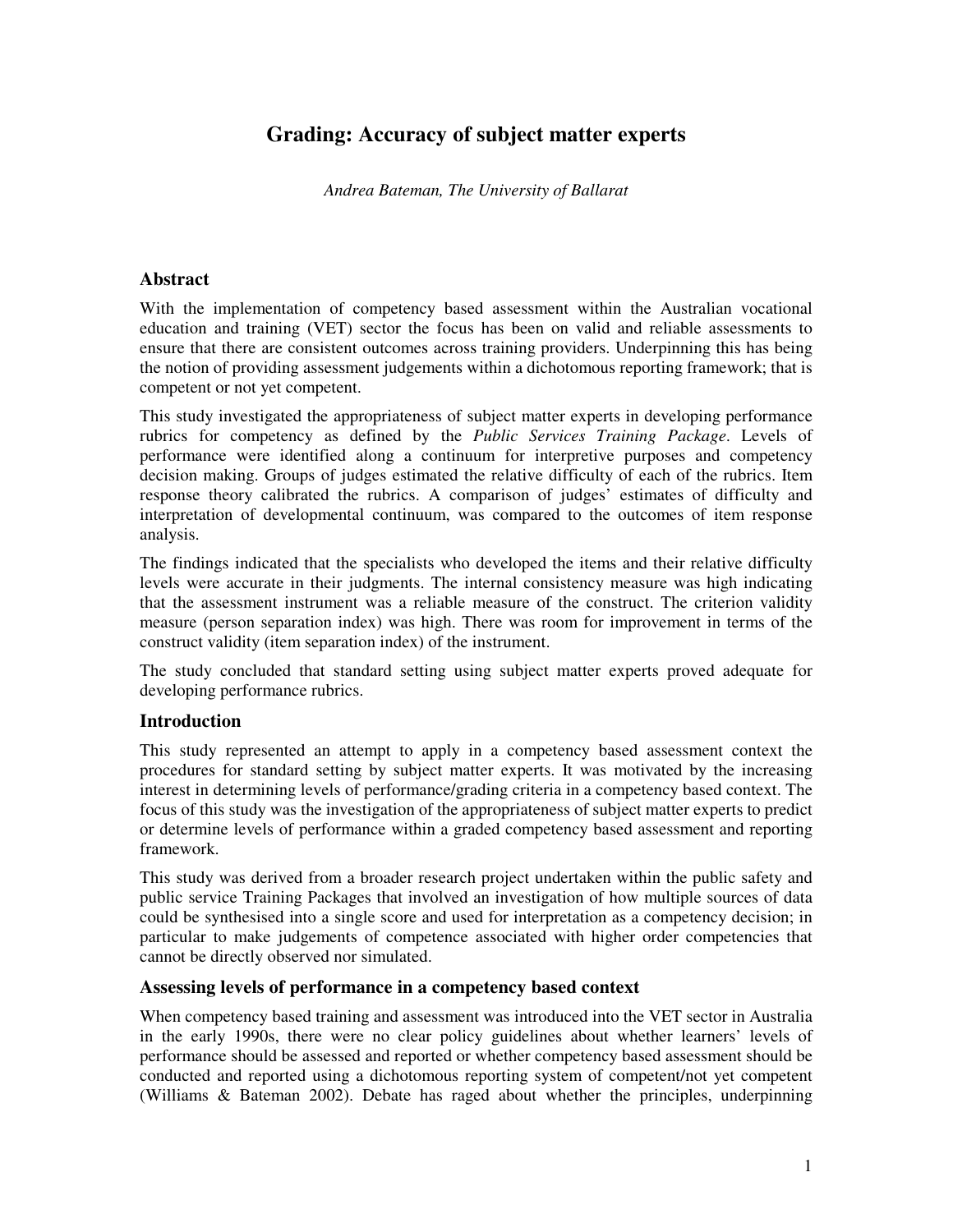competency based training and assessment, imply only one standard of performance, or whether multiple standards of performance were possible within a criterion-referenced assessment system.

Recent research in performance assessment has been stimulated by the renewed interest in recognising levels of performance in criterion referenced assessment (of which competency based assessment is a form) has occurred following such reports as McGaw (1996); NSW Government (1997); Griffin & Gillis (2001) and Griffin, Gillis, Keating & Fennessy (2001).

Standards referencing is considered a subset of criterion referencing where levels (or bands) of performance are defined along a continuum of increasing competence (Glaser, 1963) and used for interpretive purposes to infer a competency decision. The standards referenced framework allows for reporting of results in a range of ways including the dichotomous competent/not yet competent, grades or differentiating scores (Griffin & Gillis, 2001) and is said to address the requirements of both the VET and school sector (Griffin et al 2001).

# **Methodology**

The unit of competency under consideration in this study was *Facilitate People Management* (PSPMNGT603A) from the *Public Services Training Package* (ANTA, 1999). The unit of competency contained 5 elements, 23 performance criteria:

- 1. Undertake human resource planning (4 Performance Criteria)
- 2. Manage the performance of individuals (8 Performance Criteria)
- 3. Manage grievance procedures (3 Performance Criteria)
- 4. Counsel employees (5 Performance Criteria)
- 5. Manage employee rehabilitation (3 Performance Criteria).

## *Selection of candidates and raters*

This study used data gathered in the main by the Department of Defence personnel who volunteered to be participants. Candidates were required to undertake a self-assessment and provide assessments of their performance undertaken by peers, subordinates, supervisors and clients. In some instances the subject matter experts were also raters. Third party raters (n=142) were treated equally for the calibration of the scales. In the development of the scale it was assumed that responses by the raters to the subset of items (behavioural descriptors) were dependent on the candidate's position on the latent variable.

### *Selection and training of subject matter experts*

The current research study used a multi-stage approach to standard setting similar to that of Bennett (1998b). As with the Bennett's model (1998b), the selected subject experts within this study were responsible for the development of the rubrics. Subject matter experts (identified and recruited from the Department of Defence) were assessor trained and considered expert in the field under review. They undertook additional training and participated in a workshop to develop the initial pool of items. An iterative process (Jaeger 1989) was used in this study with subject matter experts  $(n=10)$  seeking feedback and considering the opinions of other subject matter experts and reaching a consensus on item development, predicting the level of difficulty of each item's behavioural descriptors, determining the cut-off scores as well as the development of the levels of band descriptors of performance.

### *Item development*

This stage involved the development of criterion referenced rating scale descriptors. The development of the initial item pool involved a detailed analysis of the unit of competency by the subject matter experts involving a review of all dimensions of competency, the range of variables and the key competencies, so that the rubrics would best reflect the requirements.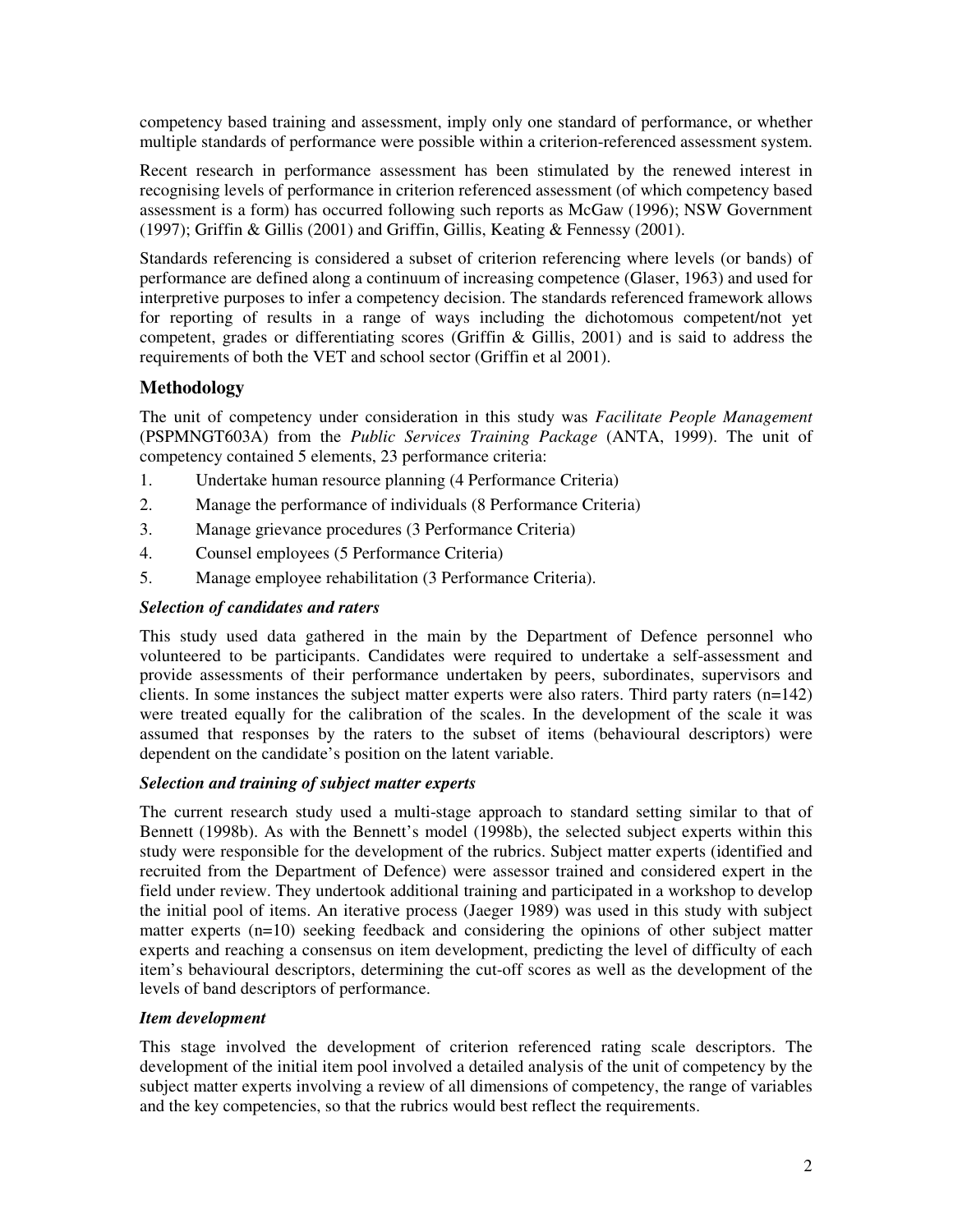The development of the items was based initially on the Performance Criteria within the unit of competency, however; the subject matter experts decided in a number of instances to combine a number of Performance Criteria into one item. There were 18 items in the initial pool relating to 23 Performance Criteria. The subject matter experts then developed in consultation the behavioural descriptors for each item. Refer to Table 1 for a sample item and its descriptors.

| <b>Item</b>                                                                                                                                           | <b>Behavioural descriptors</b>                                                            |                                                                                                               |                                                                                              |  |  |  |  |  |  |  |
|-------------------------------------------------------------------------------------------------------------------------------------------------------|-------------------------------------------------------------------------------------------|---------------------------------------------------------------------------------------------------------------|----------------------------------------------------------------------------------------------|--|--|--|--|--|--|--|
|                                                                                                                                                       |                                                                                           |                                                                                                               |                                                                                              |  |  |  |  |  |  |  |
| Review of action<br>(grievance) and complaints<br>are managed promptly and<br>in a manner which<br>optimises the likelihood of<br>a positive outcome. | Identifies and seek<br>resolution of<br>actual/potential<br>grievances and<br>complaints. | Anticipates potential<br>grievances and<br>complaints and applies,<br>systematic, preventative<br>approaches. | Diagnoses systematic<br>issues and executes<br>judgement on possible<br>long term solutions. |  |  |  |  |  |  |  |

**Table 1: Sample item and behavioural descriptors**

Throughout the development process:

- 1. It was assumed that behavioural descriptors were not of the same level of difficulty within or across items.
- 2. No assumptions made about the amount of difference between the behavioural descriptors within an item. That is for example, the level of difficulty between category 1 and category 2 is not necessarily equal distance from category 2 and category 3. Therefore, using the Rasch model, all items and their descriptors are positioned somewhere on the continuum or scale. Hence items and their descriptors can be compared to each other based on their position on the scale.
- 3. Finally it was not always assumed that there were a specific number of levels, of performance (descriptors), for each item. The items and their descriptors have been labelled with the following sequence, for example *item 2 descriptor 3* appears in the tables and graphs as 2.3.

# *Development of holistic level descriptors*

The final stage of the rubrics development involved a re-examination of the behavioural descriptors to determine their predicted level of difficulty. In order to understand and to represent differences in quality of performance, the codes were placed on a continuum that demonstrated how the performance reflected development. To begin the lowest quality descriptor (1) for the simplest item was placed on the bottom of the grid. Each placement for each behavioural descriptor was a judgement made by the group of subject matter experts as to the predicted level of difficulty and the quality of candidate performance. Each item descriptor was placed on the grid relative to the others. The number assigned in each grid was the item number followed by the behavioural descriptor code. Empty cells in the grid were there simply to illustrate the relative difference between predicted candidate performances.

The item descriptors' codes (i.e. 1, 2, 3, 4) were entered on a scale according to their predicted relative difficulty. Refer to the following table (Table 2) that illustrates this stage. Analysis of these predictions (Table 2) is ascertained later regarding the calibration of the scales using item response modelling.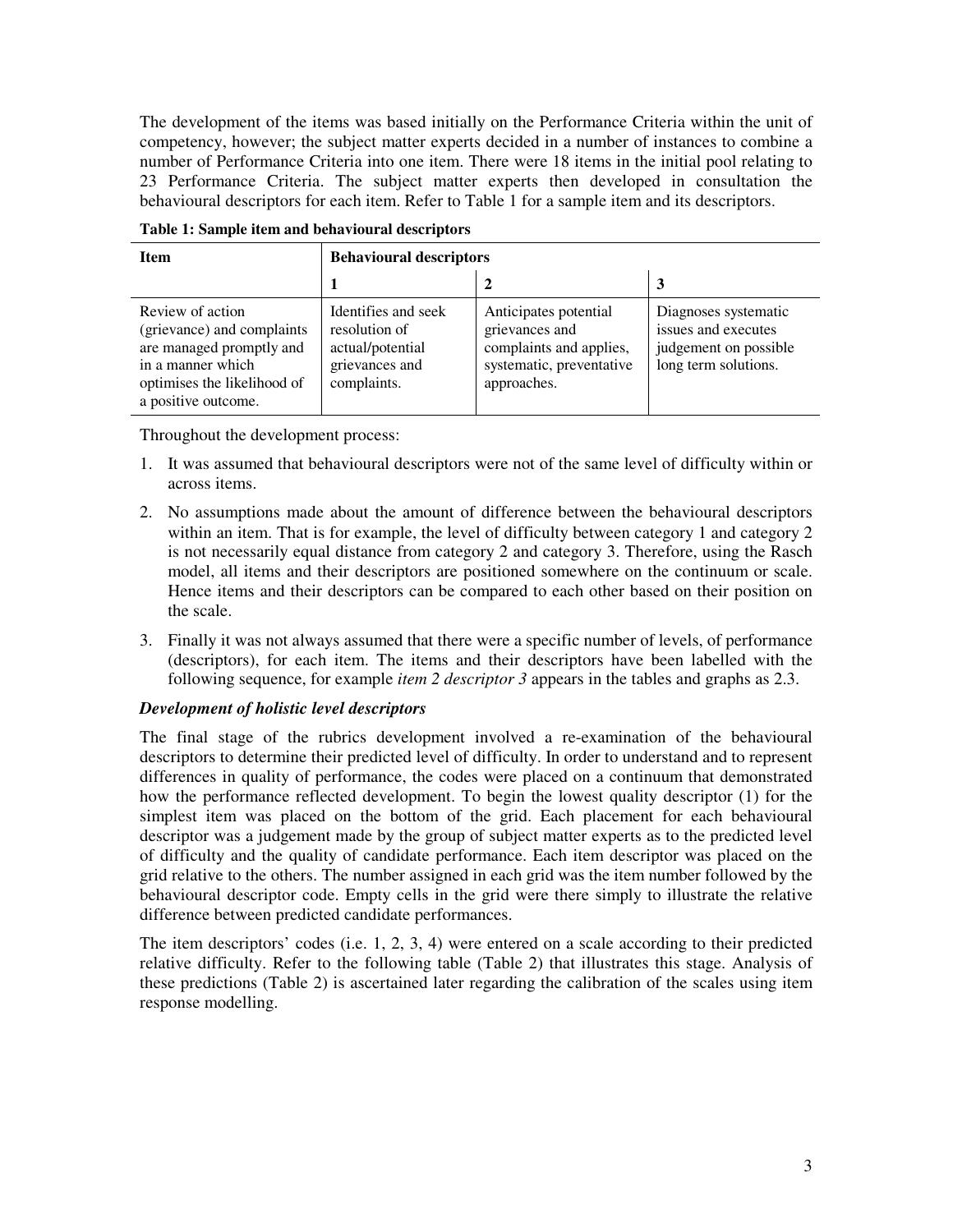|                | <b>Undertake HR planning</b> |                |                |                |                |     | Manage performance of individuals |          |     |                |                |     | <b>Manage</b><br>grievance<br>procedures |                | <b>Counsel Employees</b> |                    |               |      |                | employee<br>Manage<br>rehabilitation |                    |     |                       |                |                |                |                    |                                     |                |
|----------------|------------------------------|----------------|----------------|----------------|----------------|-----|-----------------------------------|----------|-----|----------------|----------------|-----|------------------------------------------|----------------|--------------------------|--------------------|---------------|------|----------------|--------------------------------------|--------------------|-----|-----------------------|----------------|----------------|----------------|--------------------|-------------------------------------|----------------|
| 3              |                              | $\overline{4}$ |                |                |                | 3   |                                   |          |     |                | $\overline{4}$ |     |                                          |                |                          |                    |               |      | 3              |                                      |                    |     |                       |                |                | $\overline{4}$ |                    |                                     |                |
|                | 3                            |                |                |                | $\overline{4}$ |     |                                   | 3        | 3   |                |                |     | $\overline{3}$                           | 3              |                          | 3                  | 3             |      | $\overline{2}$ |                                      |                    |     |                       | $\overline{2}$ | $\overline{4}$ |                |                    |                                     |                |
|                |                              | 3              | $\overline{3}$ |                |                |     |                                   |          |     | 3              | 3              | 3   |                                          |                | $\mathbf{3}$             |                    |               |      |                |                                      | 3                  |     | 2                     |                | 3              | 3              | $\overline{2}$     |                                     | $\overline{4}$ |
|                | $\overline{2}$               |                |                |                |                |     |                                   |          | 2   |                |                |     | $\overline{2}$                           |                |                          |                    | $\Omega$<br>∠ |      |                |                                      |                    | 2   |                       |                |                |                |                    | $\Omega$<br>∠                       |                |
| $\overline{2}$ |                              |                |                |                | 3              | 2   |                                   |          |     | $\overline{2}$ | 2              | 2   |                                          |                | 2                        | $\mathcal{L}$<br>∠ |               |      |                |                                      | 2                  |     |                       |                |                | $\sim$<br>∠    |                    |                                     | 3              |
|                |                              |                | 2              | $\mathfrak{2}$ |                |     |                                   | $\Omega$ |     |                |                |     |                                          | $\mathfrak{2}$ |                          |                    |               | 2    |                |                                      |                    |     |                       |                | 2              |                |                    |                                     | 2              |
|                |                              | 2              |                |                | $\overline{2}$ |     |                                   |          |     | $\mathbf{I}$   |                |     |                                          |                |                          |                    |               |      |                | $\overline{2}$                       |                    |     |                       |                |                |                |                    |                                     |                |
|                |                              |                |                |                |                |     |                                   |          |     |                |                |     |                                          |                |                          |                    |               |      |                |                                      |                    |     |                       |                |                |                |                    |                                     |                |
|                |                              |                |                |                |                |     |                                   |          |     |                |                |     |                                          |                |                          |                    |               |      |                |                                      |                    |     |                       |                |                |                |                    |                                     |                |
|                |                              |                |                |                |                |     |                                   |          |     |                |                |     |                                          |                |                          |                    |               |      |                |                                      |                    |     |                       |                |                |                |                    |                                     |                |
| 1.1            | 1.2                          | 2.1            | 2.2            | 3.1            | 3.2            | 3.3 | 4.1                               | 4.2      | 5.1 | 5.2            | 6.1            | 6.2 | 7.1                                      | 8.1            | 9.1                      | 10.                | 11.           | 12.1 | 12.2           | 13.                                  | 13.<br>$\sim$<br>∠ | 14. | 14.<br>$\overline{2}$ | 15.            | 16.            | 17.            | 17.<br>$\sim$<br>∠ | 17.<br>$\bigcirc$<br>$\mathfrak{I}$ | 18.            |

#### **Table 2: The hypothesised rubric for assessing the unit of competency:** *Facilitate People Management*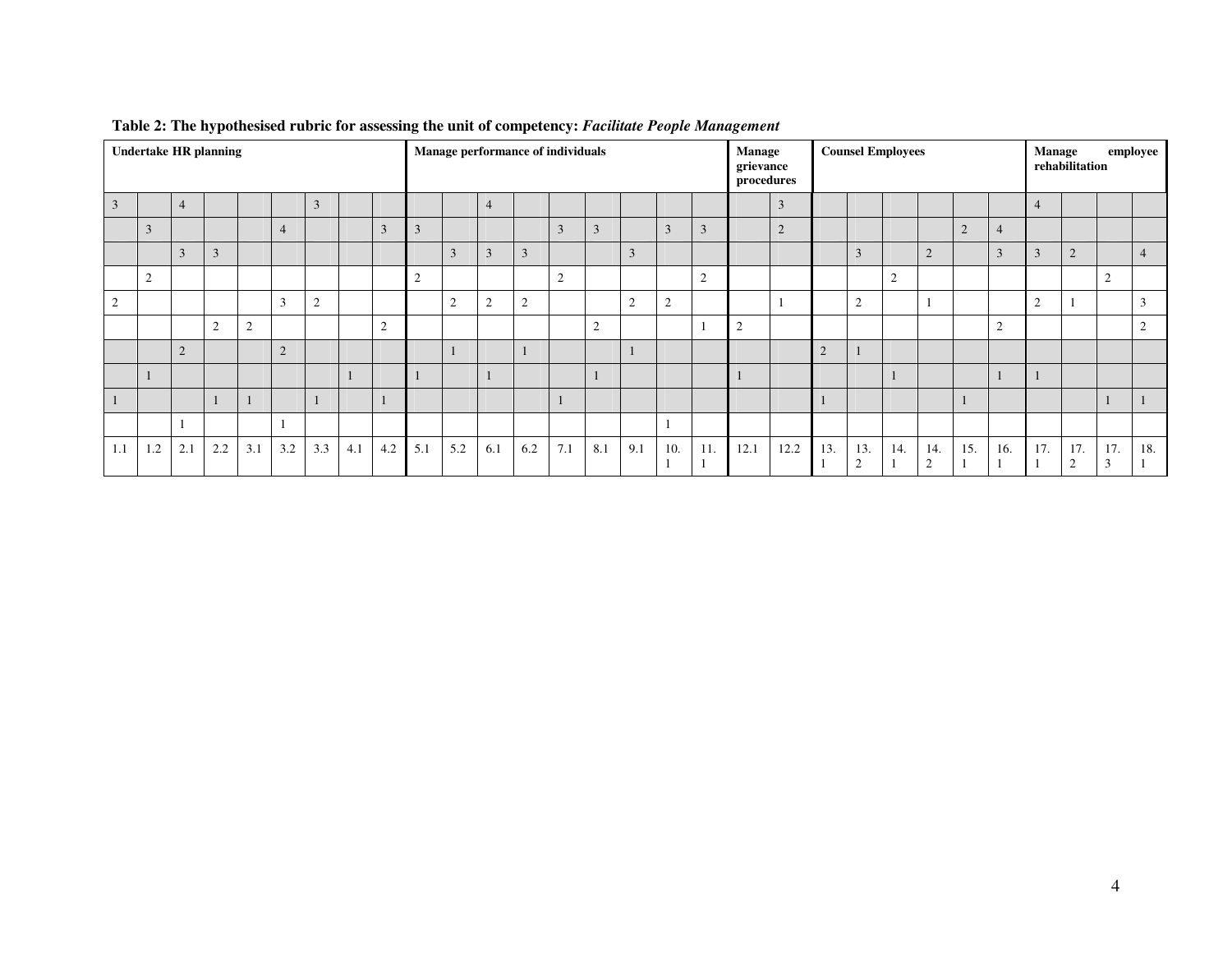Using the codes and relative position on the grid a holistic description of what the items have in common was developed. This meant reviewing the codes and determining what each cluster or group of codes meant when considered together. A common theme for each predicted level of performance was determined and developed into a brief description. The predicted cut-off between competent and not yet competent (the two lower levels of performance) was also determined. Table 3 illustrates the predicted band level descriptors for the unit of competency *Facilitate People Management*.

### **Table 3: The hypothesised performance level descriptors for the unit of competency:** *Facilitate People Management*

#### **Performance level descriptors**

**High (Expert)** Using an independent and proactive approach, can anticipate future HR planning requirements which link with the higher organisational plans. Implements continuous improvement strategies in all facets of people management activities. Is able to negotiate agreements and plans with staff and other relevant organisational parties. Embeds communication and feedback processes into work area practices and culture. Empowers staff to contribute to a supportive workplace environment.

**Medium (Experienced)** Under own initiative can align, develop, implement and review HR planning processes in accordance with budget and business plans, as well as organisational and legislative requirements for their work area/business unit. Has an in-depth understanding of a range of performance management processes, issues and strategies (including counselling). Can apply these when consulting with staff and/or dealing with staff issues. Able to assess and review resources required to establish action plans.

**Low (competent)** Under limited guidance, is able to identify, implement and modify HR planning processes in accordance with organisational and legislative requirements within their work area/business unit. Can inform and communicate with staff about performance and grievance related issues. Able to assess HR issues within their work environments. Develops and implements plans of action (eg return to work, performance and grievance issues).

**Below (Searching comp)** Has limited demonstrated ability to implement people management strategies, plans and processes within the business unit/work area.

For easy reference a title was assigned to each level of performance.

### *Data analyses procedures*

Item response theory was used to calibrate and evaluate item descriptors, to determine difficulty estimate of performance descriptors and to help specialists to determine cut-off points for competence. The Rasch model is a statistical one that estimates the probability of a person demonstrating competence, to an item of known difficulty (Curtis & Denton 2002). It 'is a process that defines the level of difficulty of the items and establishes their accuracy as measuring devices' (Griffin, 1997).

The partial credit model enables the identification of one or more intermediate levels of performance on an item and awards partial credit for reaching these intermediate levels (Wright & Masters 1982). It takes as its basic observation the number of steps that a person has made beyond the lowest performance level (Wilson & Iventosch 1988). In the partial credit model it is not assumed that every item has the same difficulty between levels (i.e. between categories or levels of the behavioural descriptors coded as 1, 2, 3 or 4). In the partial credit model the interaction between a person and an item is independent between the items (Wilson & Iventosch 1988).

The Rasch model is able to detect deviations from expected patterns of responses for both items and respondents. When all items fit the Rasch model it is considered that there is a predominantly single trait underlying all items (Waugh 2002). The accuracy of the scales or whether the variable meets the intentions of the assessment instrument developers can be determined using two key measures: standard error and item fit.

The first is the standard error of measurement for each of the item difficulty estimates. This was calculated by determining the difference between the true (or modelled) item difficulty and the estimated item difficulty, using responses of all raters to that particular item (Wright & Stone, 1979).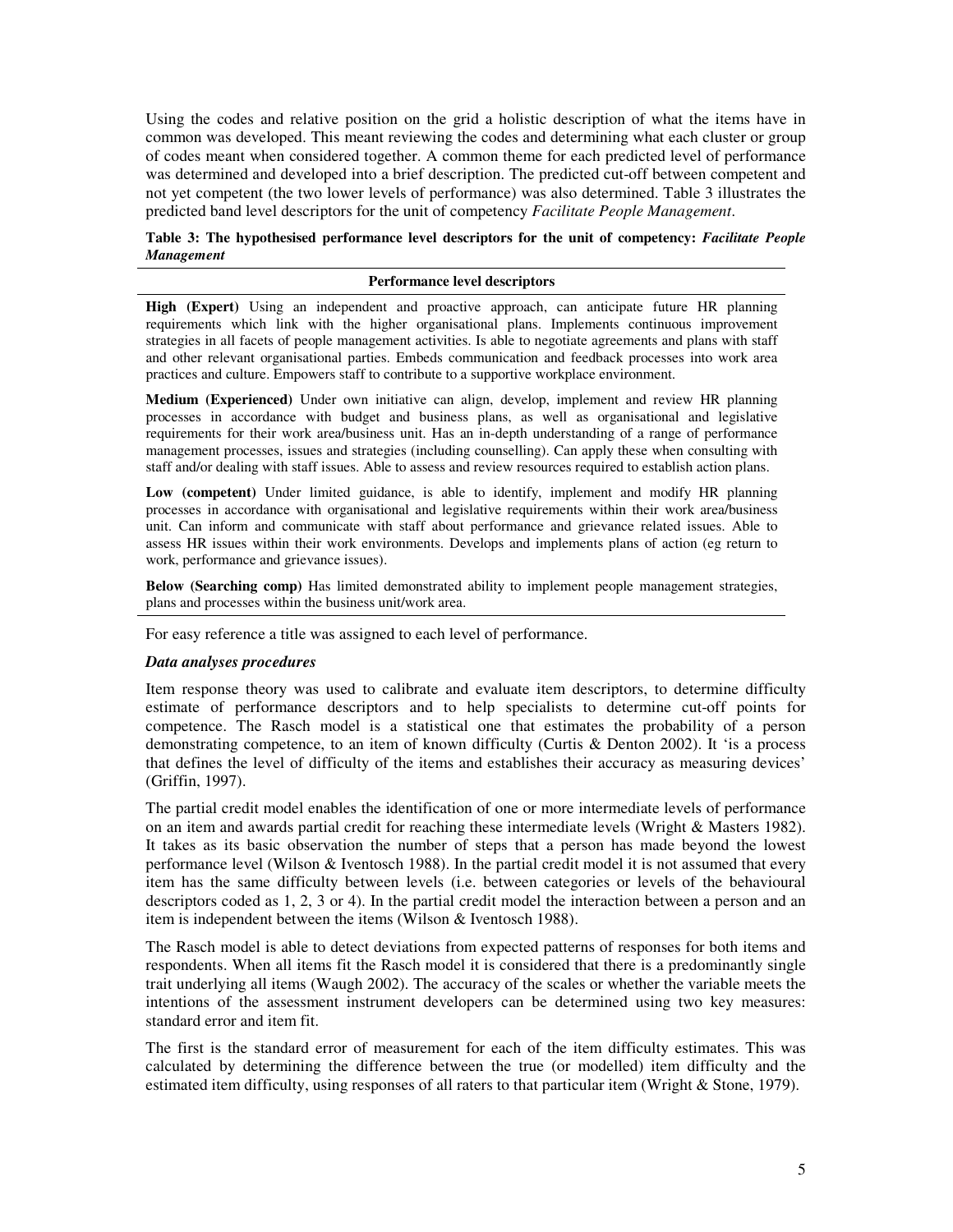The second is a measure of the extent to which the data fits the Rasch model. An analysis of the fit of the items to the Rasch model provides a means of determining how accurately the variable can be used to predict performance ability. The infit and outfit statistics indicate the degree to which individual persons and items fit the model and hence whether the data supports the construction of the linear scale (Wolfe & Miller 1997).

Both infit and outfit expect a value of 1.0 when the model fits the data (Wright & Masters 1982) however values between 0.7 and 1.3 are considered satisfactory (Wilczenski 1995). The Rasch perspective involves retaining only those items which are found to fit the model.

Items that underfit the model indicate either excessive randomness in the ratings or more likely a specific systematic problem causing the observed responses to differ from the expected responses (Wilczenski 1995). An item that underfits the model is an indication that the item is considered not to define the same construct as the rest of the items in the instrument or to be ambiguously defined (Lai, Haglund & Kielhofer 1999) and consideration should be given to excluding these items or reviewing the structure of the item and step ability level descriptors.

Items that overfit the model indicate predictability or redundancy, providing little additional information to the scale that is not already provided by other items (Curtis & Denton 2002, Lai et al 1999, Wilczenski 1995). Such items define the same construct as the rest of the items however, they don't improve the measurement qualities of the instrument (Lai et al 1999) and are considered of less concern that underfitting items (Curtis & Denton 2002).

Classical test analysis uses Cronbach alpha co-efficient of reliability to measure the internal consistency of the group of items. This measurement can vary from 0.00 to 1.00, however the closer the co-efficient is to 1.0 the more internally consistent is the instrument (Griffin 1997).

Using the Rasch model concurrent validity can be established by analysing the internal consistency of each person's responses (Wright & Masters 1982). This is referred to as the person separation index, which is the extent to which the persons can be separated on the continuum of the variable. For example, if the cases (persons) are clustered at either end of the scale therefore the difficulty levels of the items do not match the ability measures of the persons.

The item separation index is an indicator of construct validity. Construct validity could be affirmed if it provided adequate item separation that enabled the definition of several distinct levels (and therefore levels of complexity) of the variable (Wright & Masters 1982).

Therefore the aim of the subject matter experts was to develop an assessment instrument that contained items that related only to the specified construct and which were sufficiently dispersed to enable identification of levels of difficulty (Lunz, Wright & Linacre 1990).

### **Findings**

The *Facilitate People Management* scale was constructed to estimate the ability of managers in regards to the construct assumed to underpin the unit of competency. Both classical and Rasch analyses of the scale data were undertaken using the program *Quest* (Adams & Khoo 1993). Estimates were obtained from 30 items designed to examine the level of a candidate's skills and knowledge in the workplace related to facilitating people management.

The item difficulty estimates  $(\delta 1)$  are an indication of the degree of difficulty or demand of the items. The range of item difficulty estimates provide an indication of the range of the ability levels that the assessment instrument is able to measure. The item difficulty estimates varied from +3.2 to -2.41 a range of 5.61 logits. Given the item logit range it appears as though the scale permits the measurement of the Facilitate People Management construct over a broad range of ability levels.

The Mean Squared Item Infit was 1.01, with a standard deviation of 0.19. These values illustrate that in general the items fit the Rasch model and that there is evidence of a dominant underlying construct in the variable being measured. The Mean Squared Case Infit was 1.06 with a standard deviation of 0.42. This indicates that there was generally a homogenous group with consistent fit.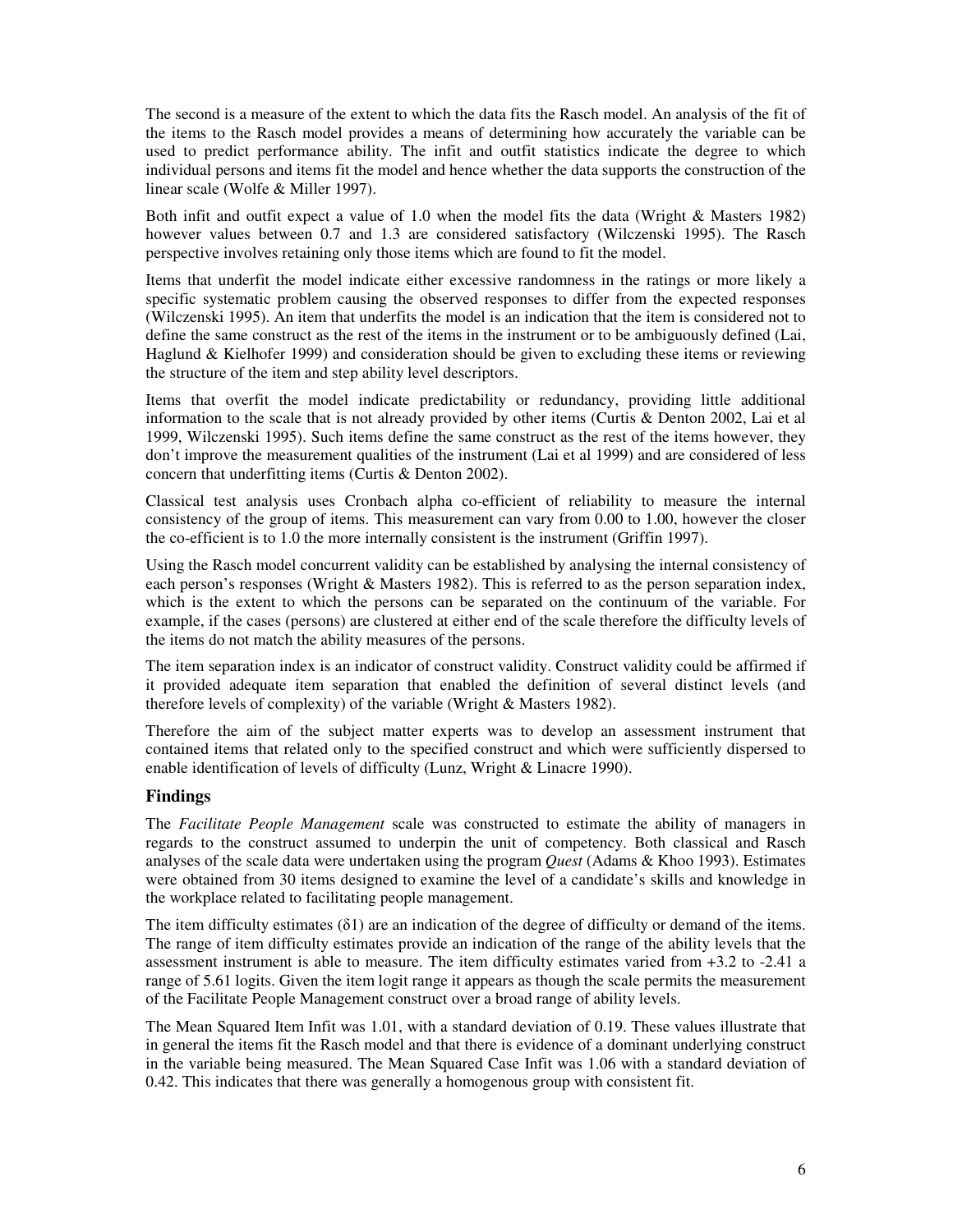The internal consistency was 0.91 which indicates that the assessment instrument was reasonably reliable as a measurement instrument. The reliability estimate of the item separation index was 0.67. This measure of reliability determines how sufficiently well separated each of the items were in terms of increasing intensity level within the latent construct and is referred to as construct validity. This estimate is a little low and indicates that the scale may not effectively measure the construct as would be desired. The reliability estimate for the cases or person separation index on the other hand was 0.9. This estimate of criterion validity indicates that the instrument was an effective measure in ensuring that it provided an effective distribution of the ability of the cases on the scale.

All items had an acceptable fit to the model except for the step level descriptors relating to items 2.1 and 6.1. Both these items had an infit value above the generally acceptable limit of 1.3 and are said to underfit the model. Items that underfit the Rasch model may be influenced by a 'factor that is not reflected in other items' or step level descriptors (Curtis & Denton 2002, p. 46) and should be removed from the scale. An analysis of these items and their step level descriptors indicate that the language may have been inconsistent or lacked applicability to the workplace context.

Given that there were only two items that were not fitting the Rasch model and given that the internal consistency was high it could be assumed that the subject matter experts were able to effectively develop and describe the levels of difficulty of the items that relate to the construct that underpins the unit of competency. Although the subject matter experts were able to develop an assessment instrument that enabled effective distribution of cases there was still room for further development to ensure improved construct validity (the separation of the items on the scale).

The difficulty of the items was plotted in decreasing order of difficulty. The set of items were then examined to identify clusters or groupings to determine cut-points for varying attitudinal levels on the variable. This required consideration of two criteria: the first to determine which items were clustering together according to similar difficulty levels; the second to perform a content analysis of the group of items to determine whether there was a common theme or interpretation of the underpinning construct.

An interpretation of the items that were clustering together in terms of difficulty levels indicated that there could be as many as six band levels. A content analysis of these items sought to identify a commonality within the each cluster and the themes that emerged related to different interpretation frameworks. The result of this is presented in the table below.

#### **Table 4: Interpretation of the** *Facilitate People Management* **levels from analyses of the scale**

#### **Performance level descriptors**

**Expert** Using an independent, proactive and innovative approach, can anticipate future HR planning requirements which link with the higher organisational plans. Formulates continuous improvement strategies in all facets of people management activities (including grievance and rehabilitation). Designs contingency plans as well as evaluates and modifies policy and procedures. Diagnoses systemic issues and takes a long-term perspective with the design of solutions.

**Experienced** Under own initiative can analyse, evaluate and improve HR planning and performance management processes. Has an in-depth understanding of a range of performance management processes, issues and contingency strategies. Promotes and empowers staff to develop self-awareness so to develop transferable skills and knowledge and to negotiate work performance plans. Applies consistently successful counselling and negotiation techniques. Values and fosters a supportive workforce based on equity principles.

**Competent** Is able to anticipate future tends and issues related to potential grievances and complaints. Can identify, select and implement performance improvement strategies as well as take responsibility for continuous improvement of these. Is able to select and apply appropriate strategies for long-term career planning that benefits individual and organisation. In consultation, establishes and maintains effective rehabilitation programs within the workforce. Able to identify appropriate approaches to counselling employees, intervention strategies.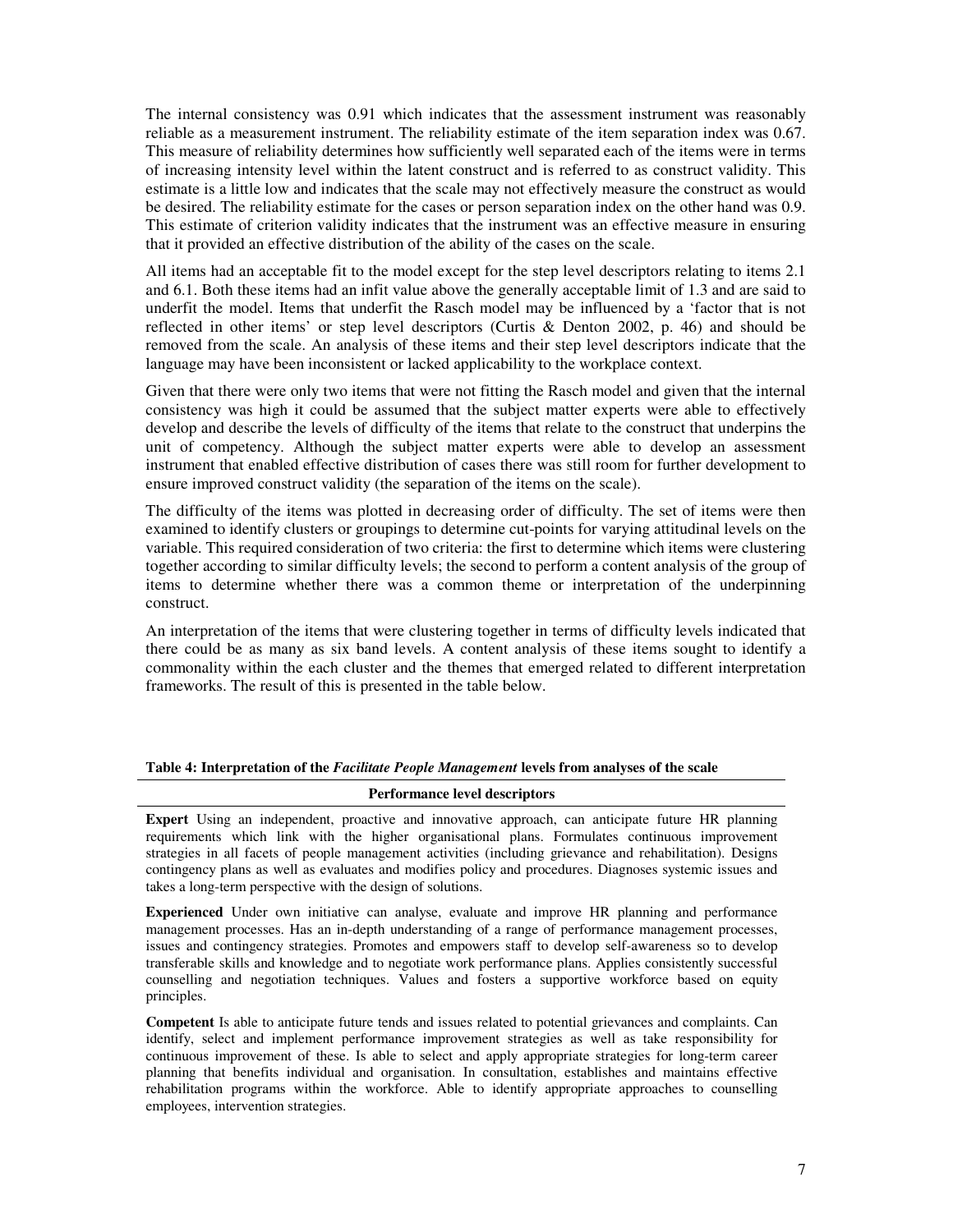**Approaching competence** Under guidance, is able to develop and justify HR plans linking with higher corporate planning and in accordance with legislative requirements within their work unit. Can develop and establish performance management processes and identify future needs of business unit. Able to assess HR issues within their work environments. Can inform and communicate with staff about performance and grievance related issues. Demonstrates effective communication, sound counselling and accurate referral skills within grievance and counselling processes.

**Below (Searching competence)** Under guidance and assistance can select and apply appropriate HR planning and performance processes within organisational and legislative requirements for their work unit. Can develop workforce plans and examine resource and policy implications. Understands procedural fairness principles and participative management as well as the benefits of a consultative process.

**Below (Low competence)** Has limited demonstrated ability to implement people management strategies, plans and processes within the business unit/work area. Can undertake short term planning within defined workplace boundaries and alternatives.

Variable maps provide an axis on which the cases  $(Xs)$  and the items (numbers) can be plotted, showing the persons' ability or level of performance and the items' level of difficulty. Being a partial credit model the items included item numbers and their step values, e.g. Item 1.1 Step 2 is recorded as 1.1.2. The variable map is based on a logit chart and in this instance ranges from 4.0 to -0.3.

A variable map is usually illustrated with all items and their step values fully integrated however for easy interpretation of the item and their step value numbers were separated according to the five subtasks (or elements of the unit of competency). The variable map below, Figure 1, indicates the variations between the hypothesised levels of difficulty for each item and its step (level descriptor) and the empirically derived (or observed) item estimates and includes the hypothesised band levels.

The item numbers have been colour coded to provide an analysis of each item and its behavioural descriptor (step) in regards to the hypothesised level of difficulty and the observed level of difficulty. The hypothesised level of difficulty of each item and its step has been represented in Table 2. On the following variable map, red items were hypothesised to be within band level 4 (highest level titled *Expert*)*,* blue items were hypothesised to be within band level 3 (medium level titled *Experienced*)*,* green items were hypothesised to be in band level 2 (lower level titled *Competen*t), and black represents items that were hypothesised to be within the lowest band level (level 1 titled *Searching competence)*.

It could be assumed that the hypothesised item difficulty estimates should appear within their hypothesised band levels. On the variable map the coloured items should read within their bands from the lowest black, then green, then to blue and finally, at the highest level of difficulty, red.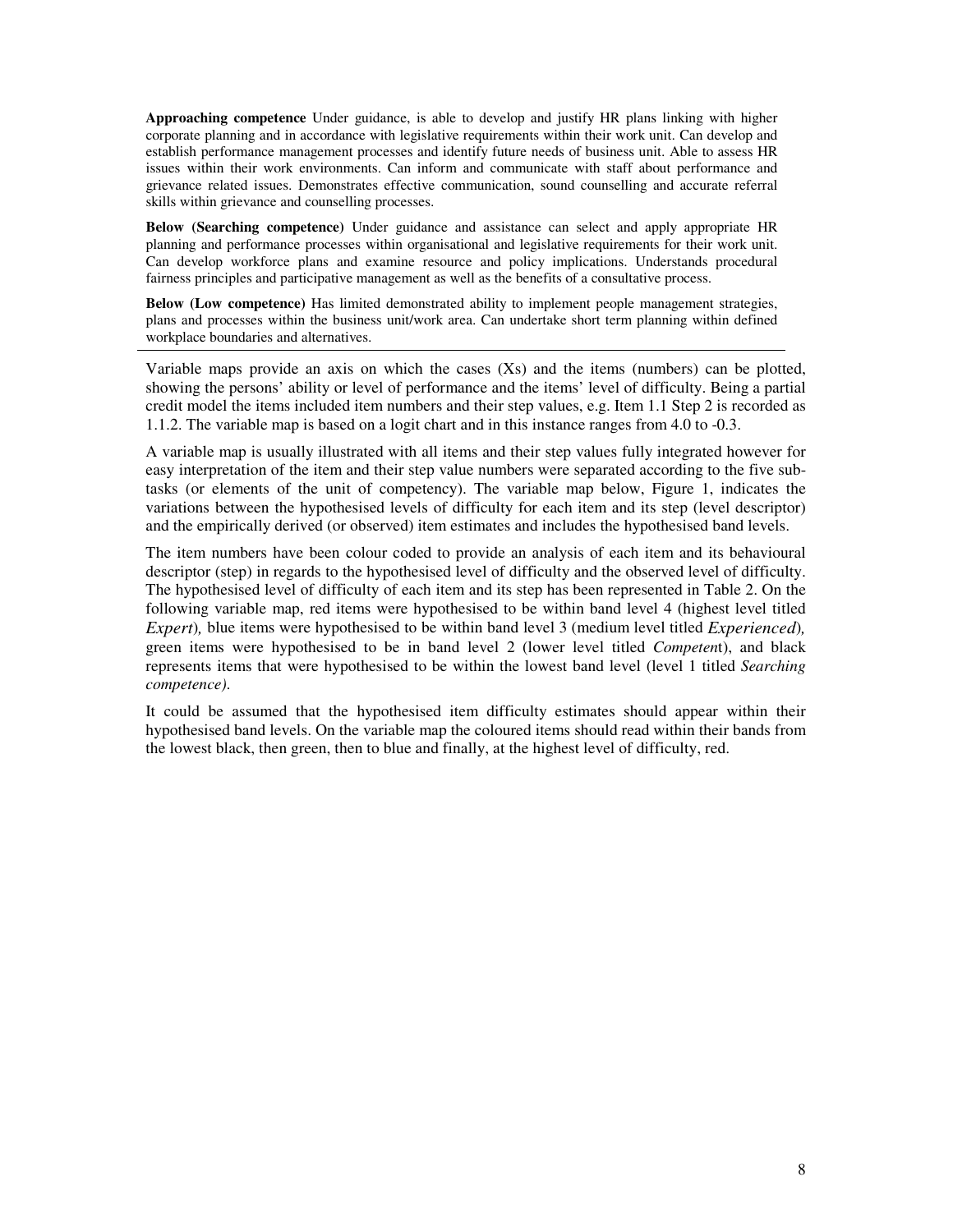| Logit     | Persons           | Items according to Elements of Competency |                          |                  |                   |                             |
|-----------|-------------------|-------------------------------------------|--------------------------|------------------|-------------------|-----------------------------|
| $4.0\,$   |                   |                                           |                          |                  |                   |                             |
|           |                   |                                           |                          |                  |                   |                             |
|           |                   |                                           |                          |                  |                   |                             |
|           |                   |                                           |                          |                  |                   |                             |
|           |                   |                                           |                          |                  |                   |                             |
|           |                   |                                           |                          |                  |                   |                             |
|           |                   |                                           |                          |                  |                   | 18.1.4                      |
|           |                   |                                           |                          |                  |                   |                             |
| 3.0       |                   |                                           |                          |                  |                   |                             |
|           |                   |                                           |                          |                  |                   |                             |
|           |                   |                                           |                          |                  |                   |                             |
|           |                   |                                           |                          |                  |                   |                             |
|           |                   |                                           |                          | 12.1.2           |                   |                             |
|           |                   |                                           |                          |                  |                   |                             |
|           | XX                |                                           |                          |                  |                   |                             |
| 2.0       |                   |                                           |                          |                  |                   |                             |
|           |                   |                                           |                          |                  |                   | 17.1.4                      |
|           | XX                |                                           |                          | 12.2.3           |                   |                             |
|           | XX                |                                           |                          |                  |                   |                             |
|           | XXXXX             | $2.2.3$ $4.2.3$                           | 7.1.3                    |                  | 13.2.3            |                             |
|           |                   | 1.2.3                                     |                          |                  |                   | 17.1.3                      |
|           | XXXX              | 3.2.4                                     |                          |                  |                   | 17.2.2                      |
|           | XXX               |                                           | $5.1.3$ $6.1.4$ $11.1.3$ |                  |                   | 18.1.3                      |
| 1.0       | XXXXXXX           |                                           | 6.2.3                    |                  | 16.1.4            | 17.3.2                      |
|           | XXXXXX            |                                           | 10.1.3                   |                  |                   |                             |
|           | XXXXXXXXXXXXX     | 2.1.4                                     |                          |                  | 15.1.2            | $17.1.2$ 18.1.2             |
|           | XXXXXXXXXXX       |                                           | $5.2.3$ $6.1.3$ $9.1.3$  | 12.2.2           |                   |                             |
|           | XXXXXXXXXXXX      | 4.2.2                                     | 8.1.3                    |                  | 13.2.2            | 17.1.1 17.2.1 17.3.1 18.1.1 |
|           | XXXXXXXXXX        | $1.1.3$ $3.1.2$                           | $6.2.2$ 7.1.2            |                  | 16.1.3<br>14.2.2  |                             |
| $\cdot$ 0 | XXXXXXXX<br>XXXXX | $2.1.3$ 3.3.3                             | $5.2.2$ $6.1.2$ $10.1.2$ |                  | $13.1.2$ 14.1.2   |                             |
|           | XXXXXXX           | $2.1.2$ 3.2.3                             | $5.1.2$ $9.1.2$          | 12.1.1           | 16.1.2            |                             |
|           | XXXXXXXX          | 1.2.2                                     |                          |                  |                   |                             |
|           | XXXXXXX           | 2.2.2                                     | 11.1.2                   |                  |                   |                             |
|           | <b>XXXXX</b>      |                                           |                          |                  |                   |                             |
|           | XXXXX             | 4.1.1                                     | 8.1.2                    | 12.2.1           | $14.1.1$ $14.2.1$ |                             |
|           | x                 | 3.2.2<br>4.2.1                            | $5.2.1$ $9.1.1$          |                  | $13.1.1$ $16.1.1$ |                             |
|           | XXXX              | 3.3.2                                     |                          |                  |                   |                             |
| $-1.0$    | XXXX              | 1.1.2                                     | 6.2.1                    |                  |                   |                             |
|           | XX                | 1.2.1                                     | 8.1.1                    |                  | 13.2.1            |                             |
|           | x                 | 7.1.1                                     |                          |                  |                   |                             |
|           | XXXX              | 2.2.1                                     | $6.1.1$ $11.1.1$         |                  |                   |                             |
|           |                   |                                           |                          |                  |                   |                             |
|           | x                 |                                           |                          |                  |                   |                             |
|           |                   | $1.1.1$ $3.2.1$ $3.3.1$                   | 5.1.1                    |                  |                   |                             |
| $-2.0$    |                   | 3.1.1                                     |                          |                  | 15.1.1            |                             |
|           |                   |                                           |                          |                  |                   |                             |
|           |                   |                                           |                          |                  |                   |                             |
|           |                   | 2.1.1                                     | 10.1.1                   |                  |                   |                             |
|           | x                 |                                           |                          |                  |                   |                             |
|           |                   |                                           |                          |                  |                   |                             |
|           |                   |                                           |                          |                  |                   |                             |
|           |                   | Undertake human                           | Manage the performance   | Manage grievance | Counsel           | Manage employee             |
| $-3.0$    |                   | resource planning                         | of individuals           | procedures       | employees         | rehabilitation              |
|           |                   |                                           |                          |                  |                   |                             |

**Figure 1: The** *Facilitate People Management* **scale: Hypothesised versus observed item estimates**

Note: Red Band Level 4, Blue Band level 3, Green Band Level 2, Black Band Level 1 as hypothesised by subject matter experts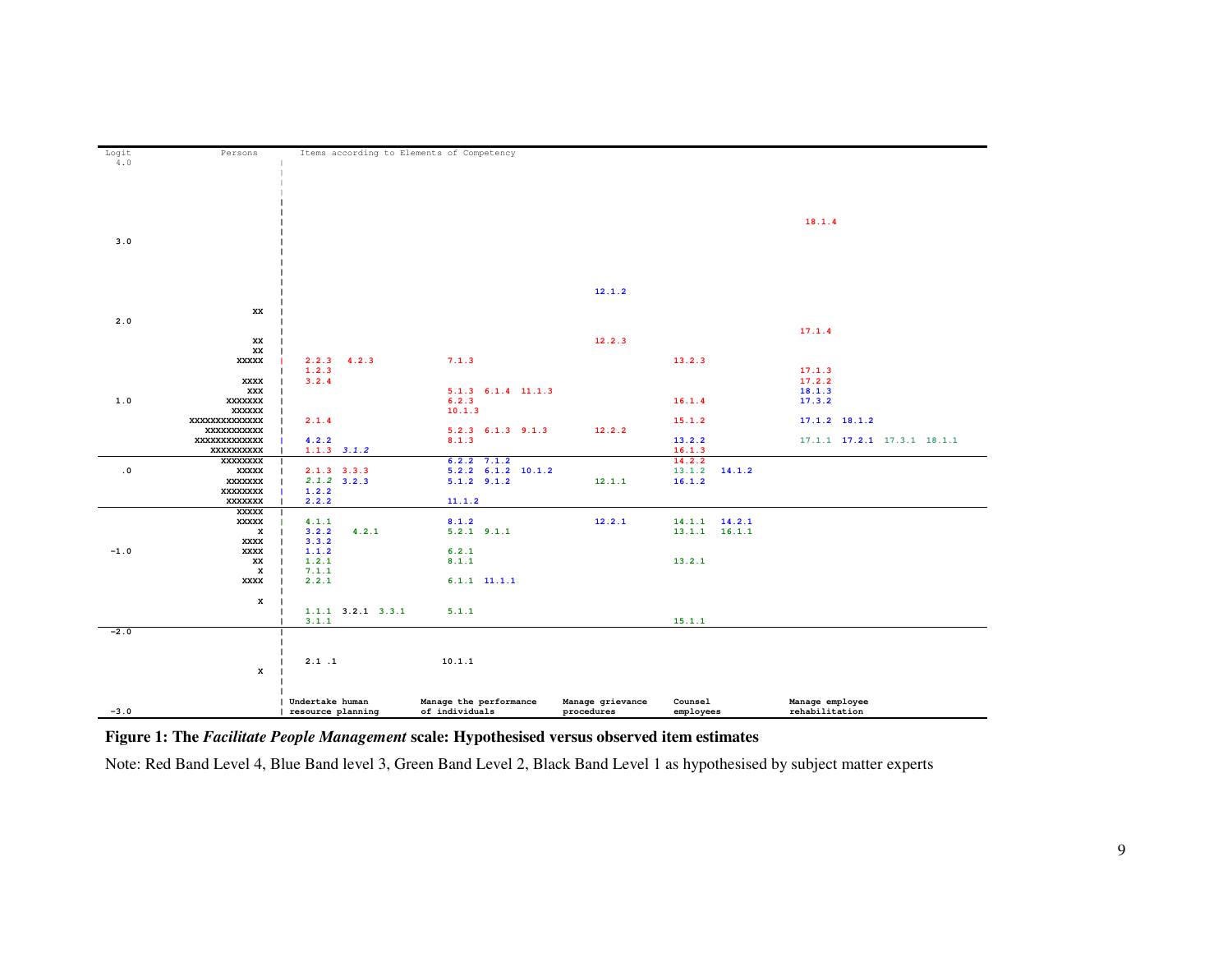An analysis of the variable map indicates that in general the progression of the hypothesised level of difficulty of the items reflected the observed. The lowest band level items are coded black, the next two band levels are coded predominantly green and blue respectively and finally the band with the highest difficulty level items is predominantly coded red. The band with the greatest lack of correlation between hypothesised and observed was the band level titled *Expert*.

It is of issue that the band levels do not accurately reflect the progression and cut points regarding the levels of performance on the continuum that underpins the unit of competency. Within the VET sector it is assumed that all elements within the unit of competency must be achieved before a person can be judged and reported as competent (this is referred to as the conjunctive approach). For this unit of competency, the bottom band level on this chart and its cut point should indicate the level between competent and not yet competent (or in this case *Searching competence*)*.* It was estimated that this cut point is where the candidate in the workplace should have demonstrated all elements of competency. The final element on the variable map (*Manage employee rehabilitation*) has a high level of difficulty, and in a large number of cases, people were unable to demonstrate competence. To achieve competence at this element the odds were that the candidates would have had to be experts in facilitating people management to be recognised as competent. This is similar to the third element (*Manage grievance*), whereby the odds were that a candidate would have to demonstrate a high level of competence to be considered competent for judgement and reporting purposes. Therefore the estimated cut-off point predicted by the subject matter experts should have been much higher than anticipated.

The next variable map, Figure 2, represented below is similar to the above variable map but includes the observed band levels that were empirically derived from an analysis of the item cluster content. In this variable map there are six levels, and more than one band level falls below the cut point for competence. It is estimated that there are three levels that are above the cut-off point for competence. Figure 2 is linked with Table 4 in the interpretation of the empirically derived bands.

Within the VET sector a conjunctive approach to assessment is assumed, that is all elements within the unit of competency must be achieved before a person can be judged and reported as competent. This approach has led to three bands levels of the continuum being below the level of estimated competence (or cut-off point). It was at the band level related to *Competent* that all elements have been demonstrated. The final element on the variable map (*Manage employee rehabilitation*) had a high level of difficulty, and in a large number of cases, people were unable to demonstrate competence. At least one behavioural indicator should be demonstrated before competence can be determined.

A review of the variable map (Figure 2) indicates that the elements within the units of competency demonstrate a progressive increase in difficulty across the chart. Clearly the elements have wide range of varying levels of difficulty. The most difficult element is *Manage employee rehabilitation*, followed by *Manage grievances* and then *Counsel employees.* The logit range of these three elements for all items and their step levels range from 3.2 to -0.53. The logit range of the previous two elements for all items and their step levels range from 1.49 to -2.41.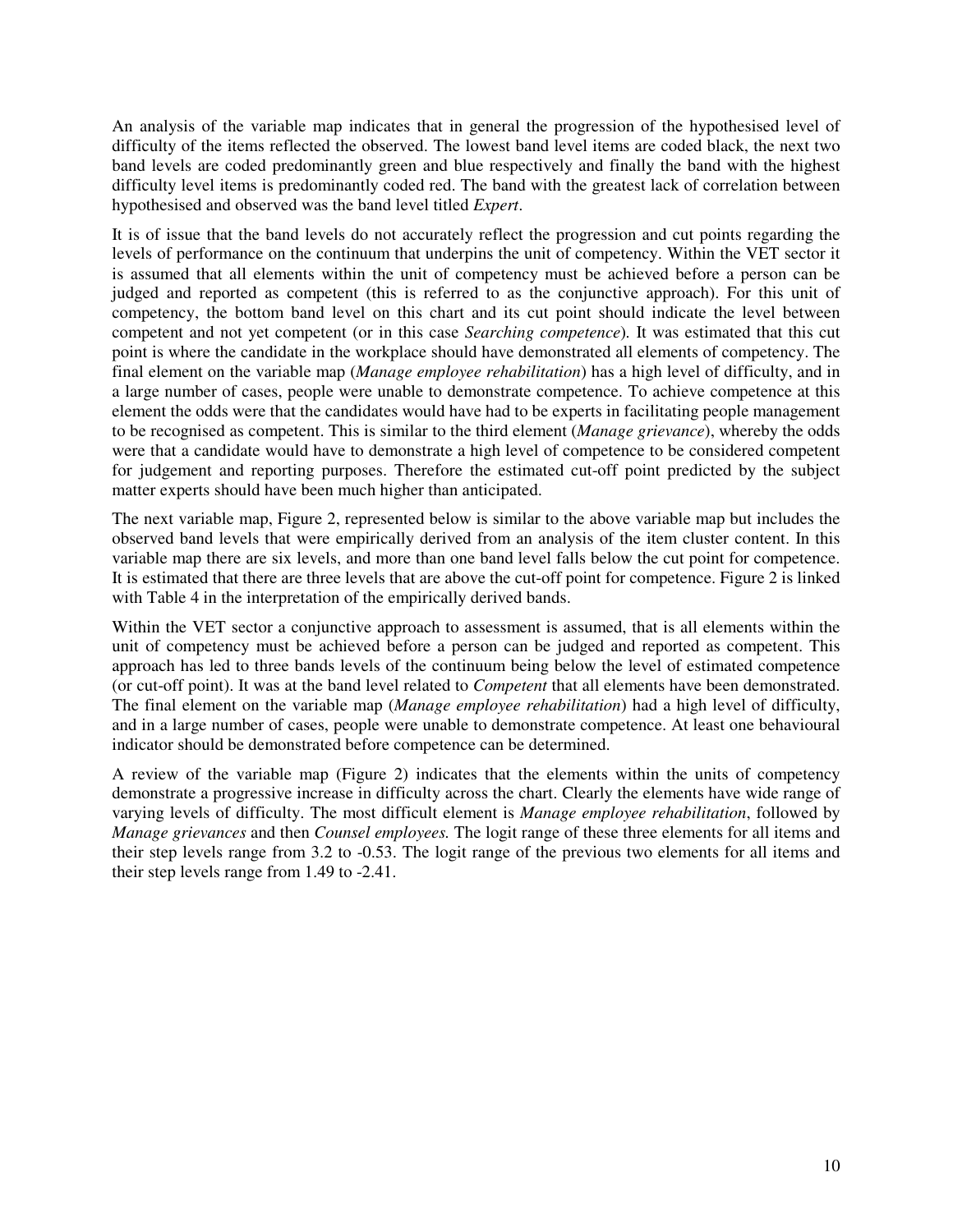| Logit     | Persons             |                                      | Items according to Elements of Competency |                                |                      |                                   | Gist statement            |
|-----------|---------------------|--------------------------------------|-------------------------------------------|--------------------------------|----------------------|-----------------------------------|---------------------------|
| 4.0       |                     |                                      |                                           |                                |                      |                                   | Expert<br>16%             |
|           |                     |                                      |                                           |                                |                      | 18.1.4                            |                           |
| 3.0       |                     |                                      |                                           |                                |                      |                                   |                           |
|           |                     |                                      |                                           |                                |                      |                                   |                           |
|           |                     |                                      |                                           | 12.1.2                         |                      |                                   |                           |
| 2.0       | XX                  |                                      |                                           |                                |                      |                                   |                           |
|           | XX                  |                                      |                                           | 12.2.3                         |                      | 17.1.4                            |                           |
|           | XX<br>XXXXX         | $2.2.3$ $4.2.3$                      | 7.1.3                                     |                                | 13.2.3               |                                   |                           |
|           |                     | 1.2.3                                |                                           |                                |                      | 17.1.3                            |                           |
|           | XXXX                | 3.2.4                                |                                           |                                |                      | 17.2.2                            | Experienced               |
| $1.0$     | XXX<br>XXXXXXX      |                                      | 5.1.3 6.1.4 11.1.3<br>6.2.3               |                                | 16.1.4               | 18.1.3<br>17.3.2                  | 64%                       |
|           | XXXXXX              |                                      | 10.1.3                                    |                                |                      |                                   |                           |
|           | XXXXXXXXXXXXX       | 2.1.4                                |                                           |                                | 15.1.2               | $17.1.2$ 18.1.2                   |                           |
|           | XXXXXXXXXX          |                                      | $5.2.3$ $6.1.3$ $9.1.3$                   | 12.2.2                         |                      |                                   |                           |
|           | XXXXXXXXXXXX        | 4.2.2                                | 8.1.3                                     |                                | 13.2.2               | 17.1.1 17.2.1 17.3.1 18.1.1       | Competent                 |
|           | XXXXXXXXX           | $1.1.3$ $3.1.2$                      |                                           |                                | 16.1.3               |                                   | 51%                       |
|           | XXXXXXXX            |                                      | $6.2.2$ $7.1.2$                           |                                | 14.2.2               |                                   |                           |
| $\cdot$ 0 | XXXXX               | $2.1.3$ $3.3.3$                      | $5.2.2$ $6.1.2$ $10.1.2$                  |                                | 14.1.2<br>13.1.2     |                                   |                           |
|           | XXXXXXX<br>XXXXXXXX | $2.1.2$ $3.2.3$<br>1.2.2             | $5.1.2$ $9.1.2$                           | 12.1.1                         | 16.1.2               |                                   | Approaching<br>competence |
|           | XXXXXXX             | 2.2.2                                | 11.1.2                                    |                                |                      |                                   | 31%                       |
|           | XXXXX               |                                      |                                           |                                |                      |                                   | (Searching<br>Below       |
|           | XXXXX               | 4.1.1                                | 8.1.2                                     | 12.2.1                         | $14.1.1$ $14.2.1$    |                                   | competence)               |
|           | $\mathbf X$         | 3.2.2<br>4.2.1                       | $5.2.1$ $9.1.1$                           |                                | $13.1.1$ $16.1.1$    |                                   | 31%                       |
|           | XXXX                | 3.3.2                                |                                           |                                |                      |                                   |                           |
| $-1.0$    | XXXX                | 1.1.2                                | 6.2.1                                     |                                | 13.2.1               |                                   |                           |
|           | XX<br>$\mathbf X$   | 1.2.1<br>7.1.1                       | 8.1.1                                     |                                |                      |                                   |                           |
|           | XXXX                | 2.2.1                                | $6.1.1$ $11.1.1$                          |                                |                      |                                   | Below<br>$($ Low          |
|           |                     |                                      |                                           |                                |                      |                                   | competence)               |
|           | $\mathbf X$         |                                      |                                           |                                |                      |                                   | 9%                        |
|           |                     | $1.1.1$ $3.2.1$ $3.3.1$              | 5.1.1                                     |                                |                      |                                   |                           |
|           |                     | 3.1.1                                |                                           |                                | 15.1.1               |                                   |                           |
| $-2.0$    |                     |                                      |                                           |                                |                      |                                   |                           |
|           |                     |                                      |                                           |                                |                      |                                   |                           |
|           |                     | 2.1.1                                | 10.1.1                                    |                                |                      |                                   |                           |
|           | $\mathbf X$         |                                      |                                           |                                |                      |                                   |                           |
|           |                     |                                      |                                           |                                |                      |                                   |                           |
|           |                     |                                      |                                           |                                |                      |                                   |                           |
| $-3.0$    |                     | Undertake human<br>resource planning | Manage the performance<br>of individuals  | Manage grievance<br>procedures | Counsel<br>employees | Manage employee<br>rehabilitation |                           |
|           |                     |                                      |                                           |                                |                      |                                   |                           |

**Figure 2: The** *Facilitate People Management* **scale: Empirically derived band levels**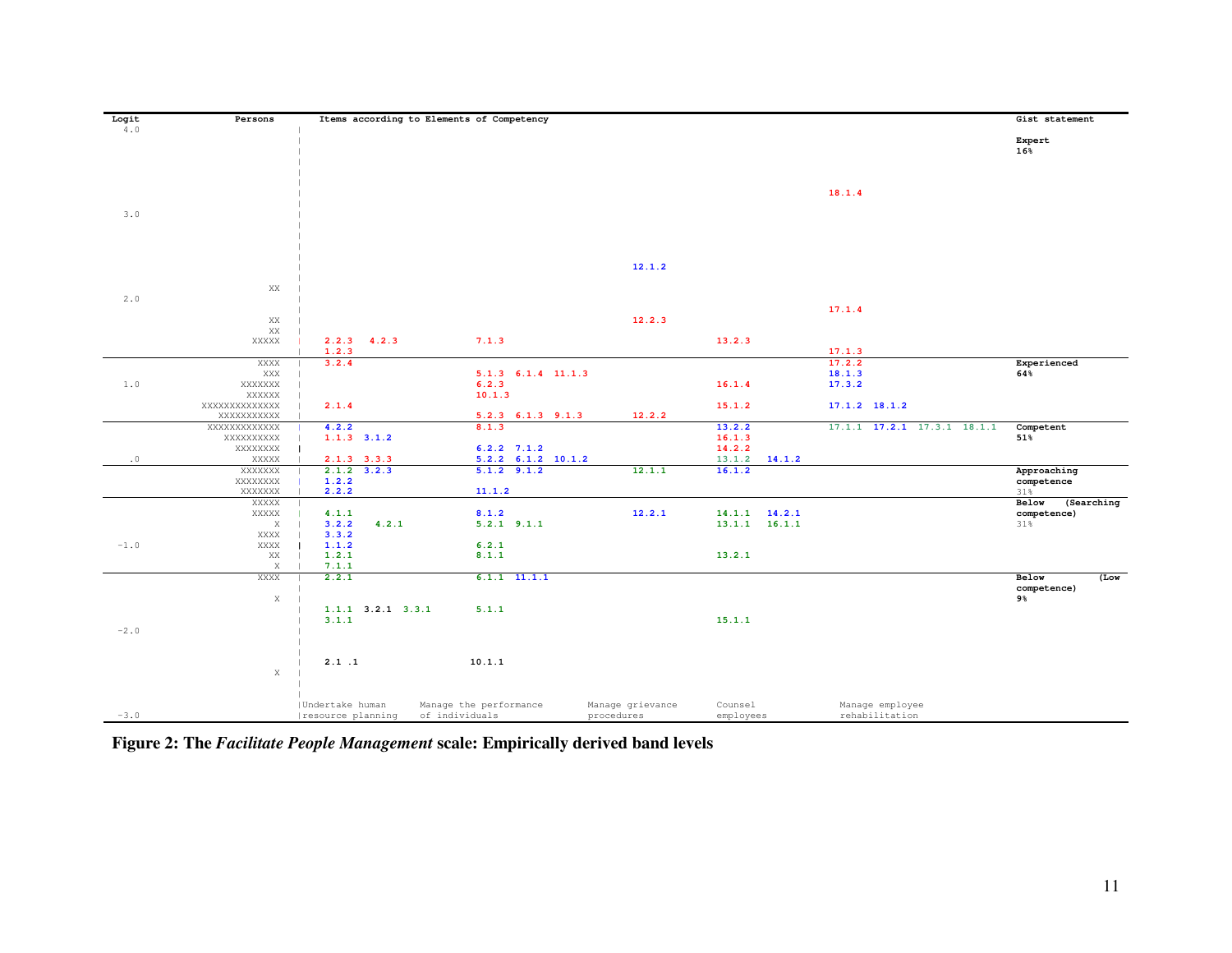The number of candidates that were not observed performing items was high for both *Manage employee rehabilitation* (n=142) and *Manage grievance procedures* (n=98). This did not necessarily mean that the candidates were unable to demonstrate the item due to their lack of skills and knowledge (hence the difficulty of the item), but may be a lack of opportunity due to the limitations of third party assessment as an effective single method for collecting evidence.

Given the disparity in difficulty levels across the elements it may be pertinent to separate the first two elements (items 1.1 to 11.1) from the last three elements (items 12.1 to 18.1). This would enable a separate judgement and reporting framework to ensure that candidates' achievement would be more effectively recorded and reported. A content analysis of the elements of competency supports a separation as Elements 1 and 2 (*Undertake human resource planning* and *Manage performance of individuals*) relate more to the daily functions of human resource management whereas the final three elements (*Manage grievance procedures*, *Counsel employees* and *Manage employee rehabilitation*) relate more to additional functions, skills and knowledge that are required when issues arise.

### **Discussion**

The results obtained in this study and the processes undertaken to develop an effective and efficient assessment instrument are encouraging. However, even though the results are satisfactory, a number of changes or modifications should be considered in any further application of the procedure.

### *Theoretical implications*

The importance of using subject matter experts in the development of items and performance indicators as well as the determination of cut-off scores was endorsed by the results of this study. In this study a small team of subject matter experts were selected for their varied experience, skills and knowledge of the workplace context and the subject matter under review. Considering the outcomes of the study it is suggested that this team was sufficient for the required purpose.

Careful selection, training as well as the skills and knowledge of the experts was critical to the success of the process. The subject matter experts undertook training as a group, which enabled extensive discussion and reflection amongst the team. The training occurred immediately prior to the standard setting process and subject matter experts. Although this was a method supported within the literature it is suggested that the initial stages of the standard setting procedure, which included development of item and performance indicators, could have spanned a greater period of time. It is proposed that more time could have been spent determining the cut-off scores to enable greater discussion and reflection.

The standard setting procedure enabled a flexible determination of the number of iterations of the feedback cycle to promote the accuracy of the assessment tool developed as well as the determination of the cut-off scores.

A standards referenced framework allowed for reporting of results in a range of ways including the dichotomous competent/not yet competent or of grades (Griffin & Gillis 2001) and provided assessment practitioners with a methodology that would enable the assessment and reporting of levels of performance to be applied in a consistent manner. It is suggested that further iteration of the standard setting procedure combined with empirical feedback could provide greater accuracy of decision of the subject matter experts.

### *Policy implications*

The assessments were conducted in the context of a competency based framework within the Australian VET sector and as such the policy framework for decision making is critical to determining cut-off scores. Kane (1998) considered that much of the arbitrariness in standard setting derives from the need to make policy decisions when developing performance standards (such as how good is good enough?). A conjunctive approach to decision making is accepted across the Australian VET sector; that is, to be determined competent it is expected that candidates will perform to a minimum standard across all items (elements or units of competency). This decision making policy has important repercussions for competency standards developers as well as assessment instrument developers and practitioners. Within this study greater attention to this aspect of decision making would have enabled the subject matter experts to make a more accurate determination of cut-off scores.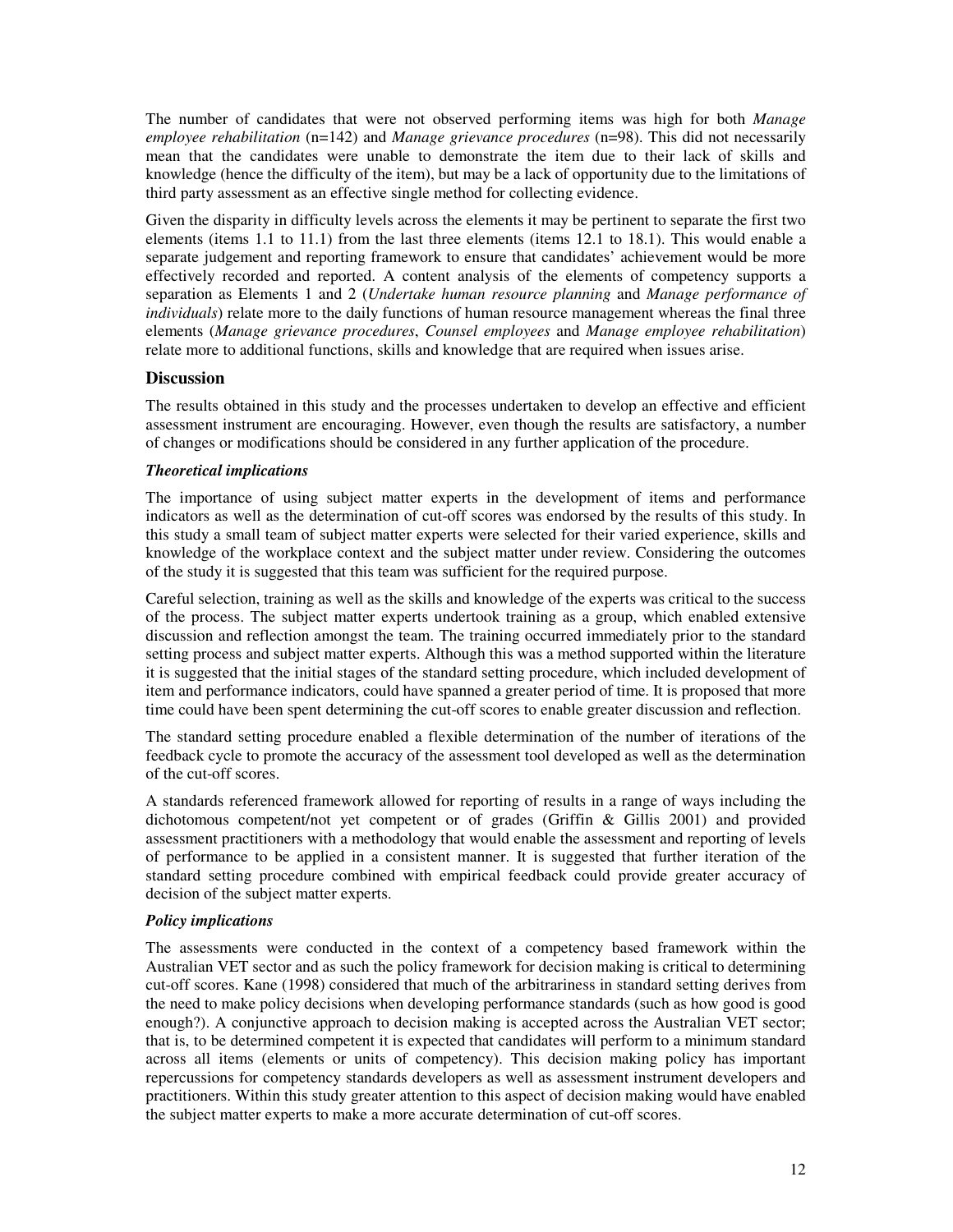In addition, competency developers should consider the level of difficulty of sub-tasks (elements) and the policy framework (conjunctive approach to assessment) when developing units of competency. Careful consideration of not only whether the elements have a similar underlying construct but also whether they have a similar level of difficulty is critical to the development process.

Within this study the partial credit model was used to calibrate the instruments and identify items and performance indicators that did not fit the model. This model also enabled the determination of the difficulty of the items and their performance indicators. Subject matter experts were not provided with this information in this stage of the study as the information gained was used to evaluate their effectiveness in developing items and performance indicators and in determining cut-off scores. In any further study this stage of the development process would be incorporated into the iterative process and would result in an improvement to the overall instrument.

### *Practical implications*

Given the limitations associated with third party assessments and with the unit of competency under review it is suggested that in any assessment multiple methods of assessment should be used. The use of multiple assessment methods has been advocated throughout the Australian competency based assessment literature.

#### **Concluding remarks**

The results obtained in this study support the contention that a standard setting multi-stage methodology using subject matter experts proved adequate for the purpose of predicting or determining performance rubrics within a graded competency based assessment and reporting framework. The methodology chosen had a sound theoretical base and was sufficiently flexible.

#### **References**

- Adams, R. J. & Khoo, S-T. 1993, *Quest: The interactive test analysis system*, Australian Council for Educational Research, Hawthorn.
- ANTA 1999, *Public Services Training Package*, ANTA, Melbourne.
- Bennett, J. 1998b, 'Setting standards and applying them across different administrations of large-scale, highstakes, curriculum-based public examinations', Occasional paper, Board of Studies, NSW.
- Curtis, D. D. & Denton, R. 2002 draft, The Authentic performance-based assessment of problem-solving, NCVER, Adelaide.
- Glaser, R. 1963, 'Instructional Technology and the measurement of learning outcomes: some questions', *American psychologist,* vol. 18, pp. 519-521.
- Griffin, P. 1997, *An Introduction to the Rasch model: Measuring achievement using sub tests from a common item pool*, unpublished draft, Assessment Research Centre, University of Melbourne, Melbourne.
- Griffin, P. & Gillis, S. 2001, *Competence and quality: Can we assess both?,* Paper presented at the Upgrading Assessment conference, Melbourne.
- Griffin, P., Gillis, S., Keating, J. & Fennessy, D. 2001*, Assessment and reporting of VET courses within senior secondary certificates*, NSW Board of Vocational Education and Training, Sydney.
- Jaeger R. M. 1989, 'Certification of student competence', in R L Linn (ed), *Educational measurement*, 3<sup>rd</sup> edn, American Council on Education and MacMillan, New York, pp. 485-514.
- Kane, M. 1998, "Choosing between examinee-centred and test-centred standard setting methods', *Educational assessment*, vol. 5, no. 3, pp. 129-145.
- Lai J-S., Haglund, L. & Kielhofner, G. 1999, 'Occupational case analysis interview and rating scale', *Scand J Caring Sci*, vol 13, pp. 267-273.
- Lunz, M. E., Wright, B. D. & Linacre, J. M. 1990, 'Measuring the impact of judge severity on examination scores', *Applied measurement in education,* vol. 3, no. 4, pp. 331-345.
- McGaw, B. 1996, *Their future: Options for reform of the Higher School Certificate*, Department of Training and Education Co-ordination, Sydney, New South Wales. Retrieved July 2001 via the world wide web at www.boardofstudies.nsw.edu.au
- NSW Government 1997, *Securing their future: The New South Wales government's reforms for the Higher School Certificate*, NSW Government Printer, Sydney, New South Wales. Retrieved December 2001 via the world wide web at www.boardofstudies.nsw.edu.au
- Waugh, R. F. 2002, 'Creating a scale to measure motivation to achieve academically: Linking attitudes and behaviours using Rasch measurement', *British journal of educational psychology,* vol 72, pp.65-86.